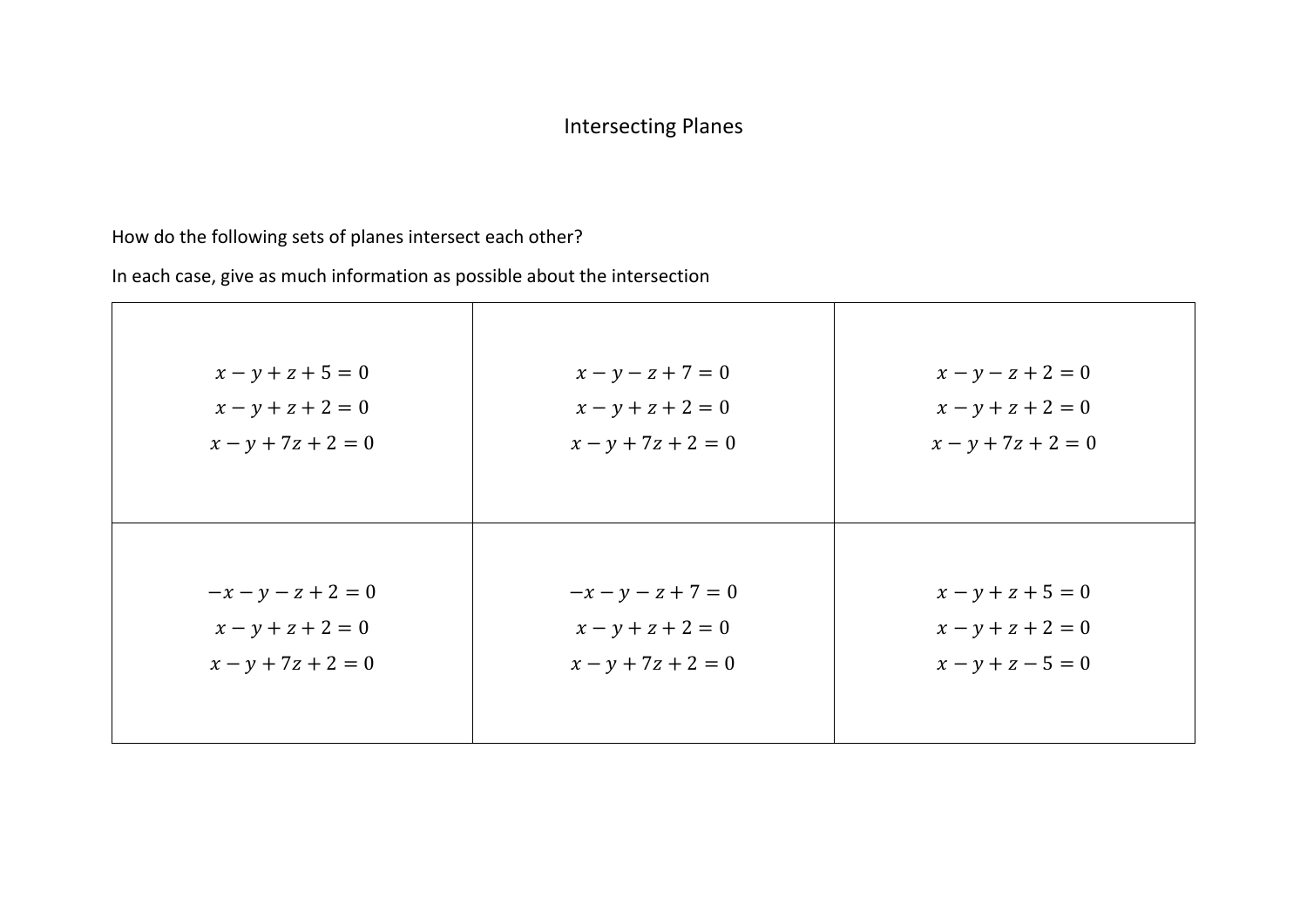# Intersecting Planes

### How do the following sets of planes intersect each other?

| $x - y + z + 5 = 0$                                                                                                                                   | $x - y - z + 7 = 0$                                                                                                                                   | $x - y - z + 2 = 0$                                                                                                                                   |
|-------------------------------------------------------------------------------------------------------------------------------------------------------|-------------------------------------------------------------------------------------------------------------------------------------------------------|-------------------------------------------------------------------------------------------------------------------------------------------------------|
| $r = \begin{pmatrix} 0 \\ 0 \\ -2 \end{pmatrix} + \mu \begin{pmatrix} -2 \\ 0 \\ 2 \end{pmatrix} + \lambda \begin{pmatrix} 0 \\ 2 \\ 2 \end{pmatrix}$ | $r = \begin{pmatrix} 0 \\ 0 \\ -2 \end{pmatrix} + \mu \begin{pmatrix} -2 \\ 0 \\ 2 \end{pmatrix} + \lambda \begin{pmatrix} 0 \\ 2 \\ 2 \end{pmatrix}$ | $r = \begin{pmatrix} 0 \\ 0 \\ -2 \end{pmatrix} + \mu \begin{pmatrix} -2 \\ 0 \\ 2 \end{pmatrix} + \lambda \begin{pmatrix} 0 \\ 2 \\ 2 \end{pmatrix}$ |
| $r\cdot \begin{pmatrix} 1 \\ -1 \\ 7 \end{pmatrix} = -2$                                                                                              | $r \cdot \begin{pmatrix} 1 \\ -1 \\ 7 \end{pmatrix} = -2$                                                                                             | $r\cdot\begin{pmatrix}1\\-1\\7\end{pmatrix}=-2$                                                                                                       |
| $-x - y - z + 2 = 0$                                                                                                                                  | $-x - y - z + 7 = 0$                                                                                                                                  | $x - y + z + 5 = 0$                                                                                                                                   |
| $r = \begin{pmatrix} 0 \\ 0 \\ -2 \end{pmatrix} + \mu \begin{pmatrix} -2 \\ 0 \\ 2 \end{pmatrix} + \lambda \begin{pmatrix} 0 \\ 2 \\ 2 \end{pmatrix}$ | $r = \begin{pmatrix} 0 \\ 0 \\ -2 \end{pmatrix} + \mu \begin{pmatrix} -2 \\ 0 \\ 2 \end{pmatrix} + \lambda \begin{pmatrix} 0 \\ 2 \\ 2 \end{pmatrix}$ | $r = \begin{pmatrix} 0 \\ 0 \\ -2 \end{pmatrix} + \mu \begin{pmatrix} -2 \\ 0 \\ 2 \end{pmatrix} + \lambda \begin{pmatrix} 0 \\ 2 \\ 2 \end{pmatrix}$ |
| $r \cdot \begin{pmatrix} 1 \\ -1 \\ 7 \end{pmatrix} = -2$                                                                                             | $r \cdot \begin{pmatrix} 1 \\ -1 \\ 7 \end{pmatrix} = -2$                                                                                             | $r\cdot \begin{pmatrix} 1\\-1\\1 \end{pmatrix} = 5$                                                                                                   |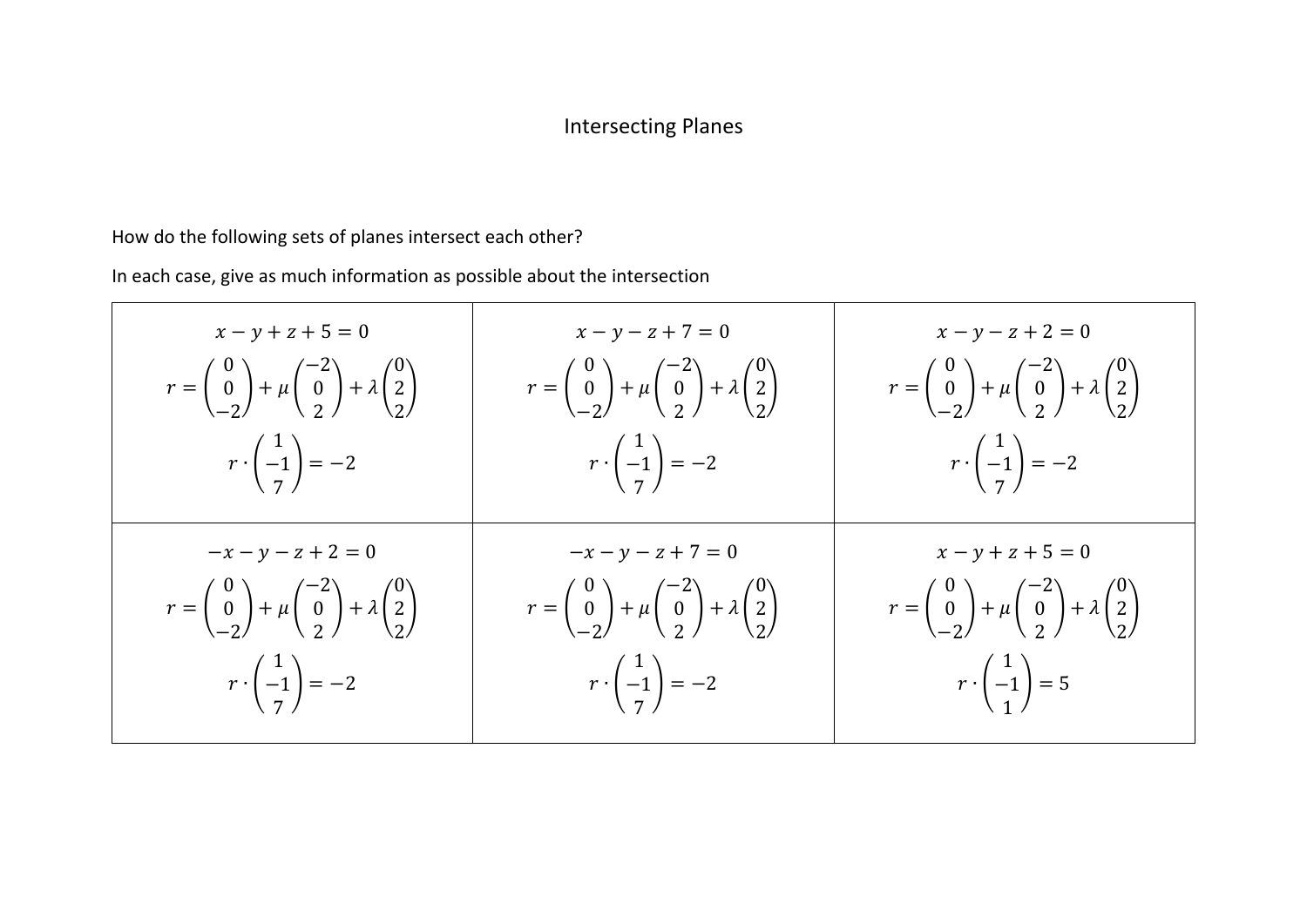#### Transforming Planes

Start with three identical planes such as the following...

$$
x + y + z = 1
$$
 
$$
x + y + z = 1
$$
 
$$
x + y + z = 1
$$

Perform the following changes and write down each of your new equations of planes as you go.

- a) Rotate two of them to create a sheaf.
- b) Translate one plane of your sheaf to create a prism
- c) Rotate your translated plane to create two parallel planes
- d) Change your third plane to create three parallel planes
- e) Go back to your sheaf and change one of the planes to create an intersection at a single point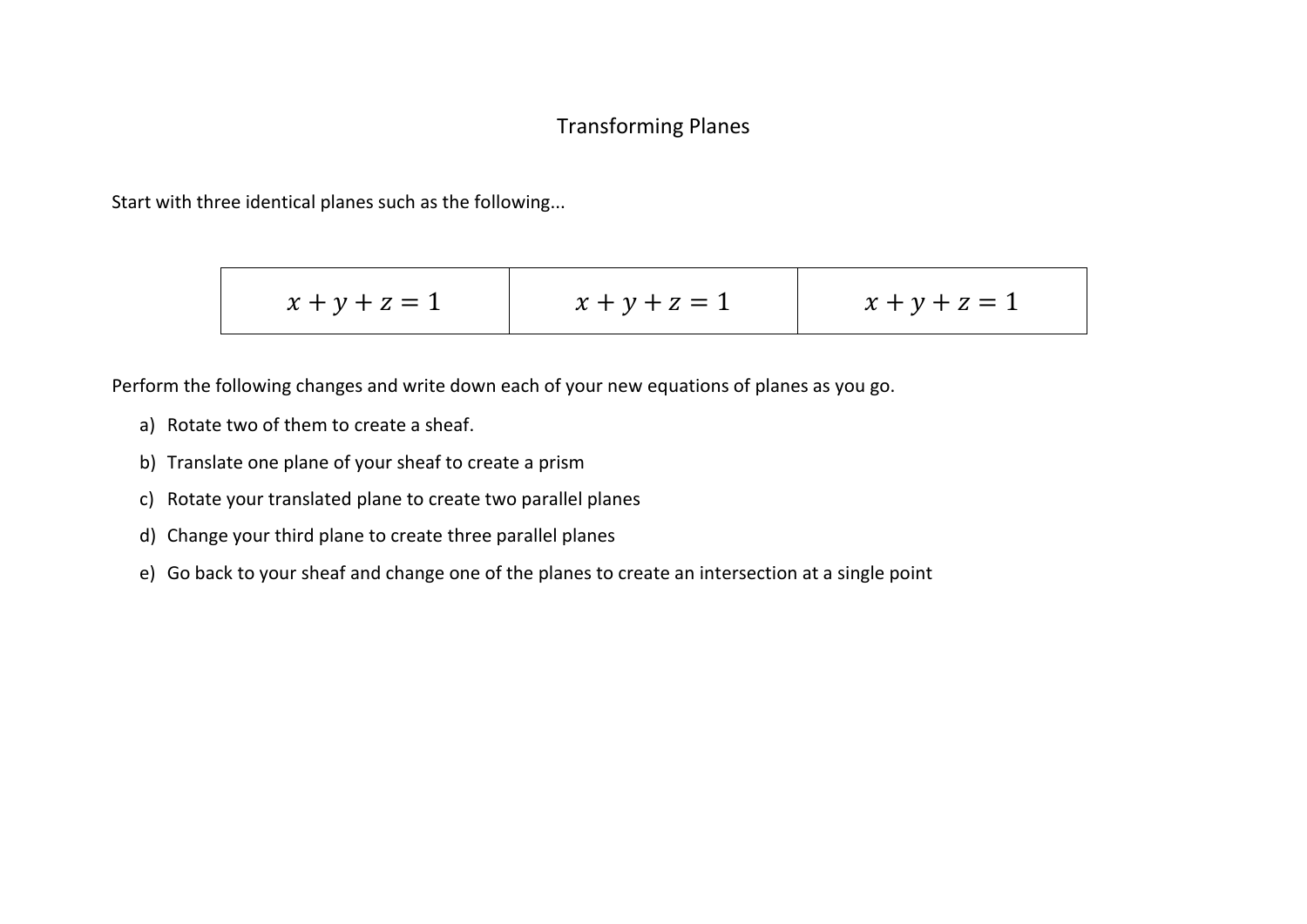Identifying Relationships between Planes

|  | $x + y + z = 4$ $x + 4y + z = 0$ $-x - y - z = 4$ $x + y + z = 0$   |  |
|--|---------------------------------------------------------------------|--|
|  | $4x + y + z = 0$ $x + 4y + z = 4$ $x + 4y + 4z = 4$ $x - y + z = 0$ |  |

From the eight planes above, choose 3 that are…

- a) All Parallel
- b) Two Parallel but the third not
- c) Prism
- d) Sheaf
- e) Single point

Create your own set of eight planes to fulfil each of the criteria above. Is it possible to do it with just seven planes? Or six?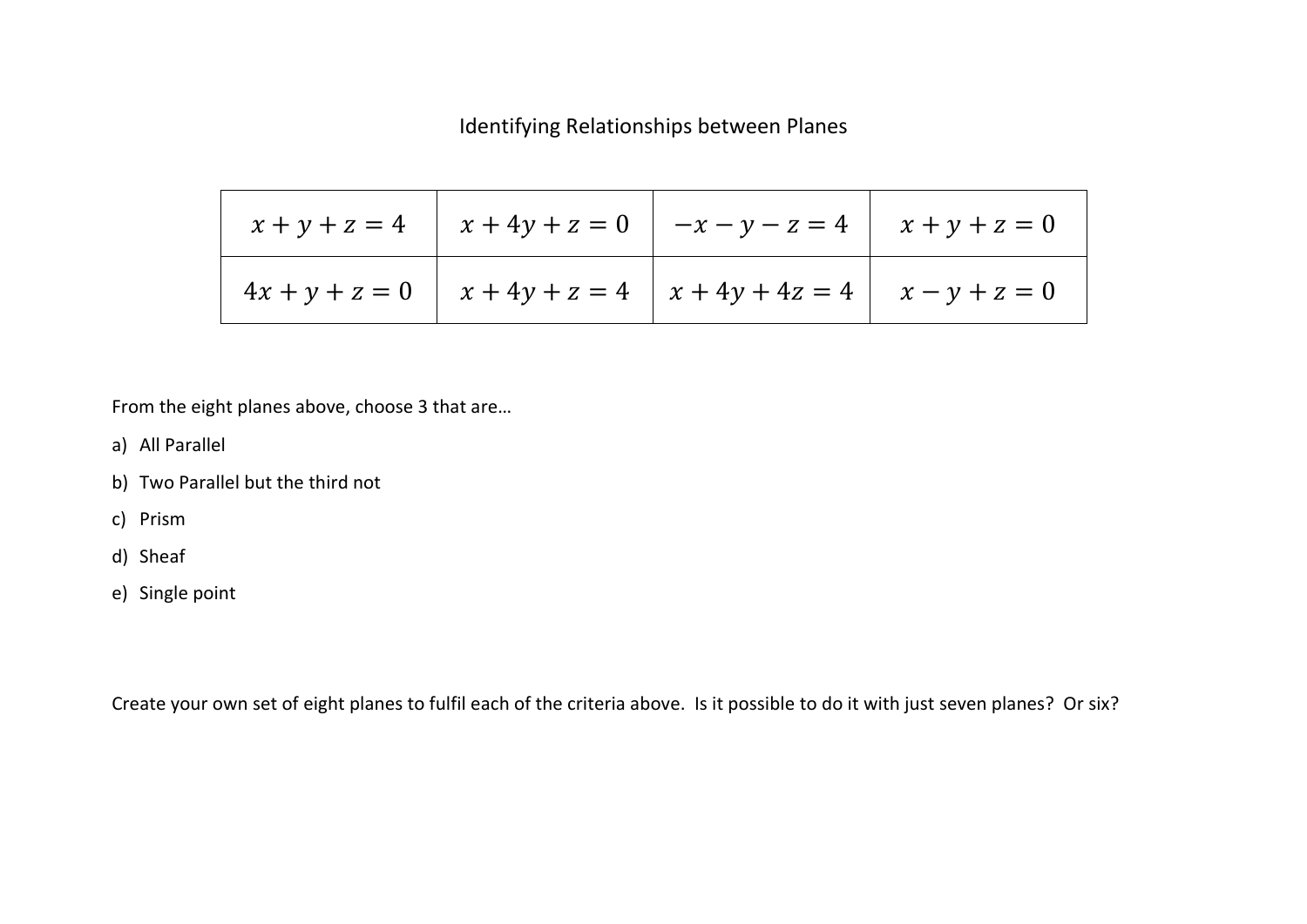### How do the following sets of planes intersect each other?

| $x - y + z + 5 = 0$<br>$x - y + z + 2 = 0$<br>$x - y + 7z + 2 = 0$<br><b>Two Parallel Planes</b>              | $x - y - z + 7 = 0$<br>$x - y + z + 2 = 0$<br>$x - y + 7z + 2 = 0$<br>Prism                                                                      | $x - y - z + 2 = 0$<br>$x - y + z + 2 = 0$<br>$x - y + 7z + 2 = 0$<br>Sheaf                 |
|---------------------------------------------------------------------------------------------------------------|--------------------------------------------------------------------------------------------------------------------------------------------------|---------------------------------------------------------------------------------------------|
| $-x - y - z + 2 = 0$<br>$x - y + z + 2 = 0$<br>$x - y + 7z + 2 = 0$<br>Intersect at a single point<br>(0,2,0) | $-x - y - z + 7 = 0$<br>$x - y + z + 2 = 0$<br>$x - y + 7z + 2 = 0$<br>Intersect at a single point<br>$\left(\frac{5}{2}, \frac{9}{2}, 0\right)$ | $x - y + z + 5 = 0$<br>$x - y + z + 2 = 0$<br>$x - y + z - 5 = 0$<br><b>Parallel Planes</b> |